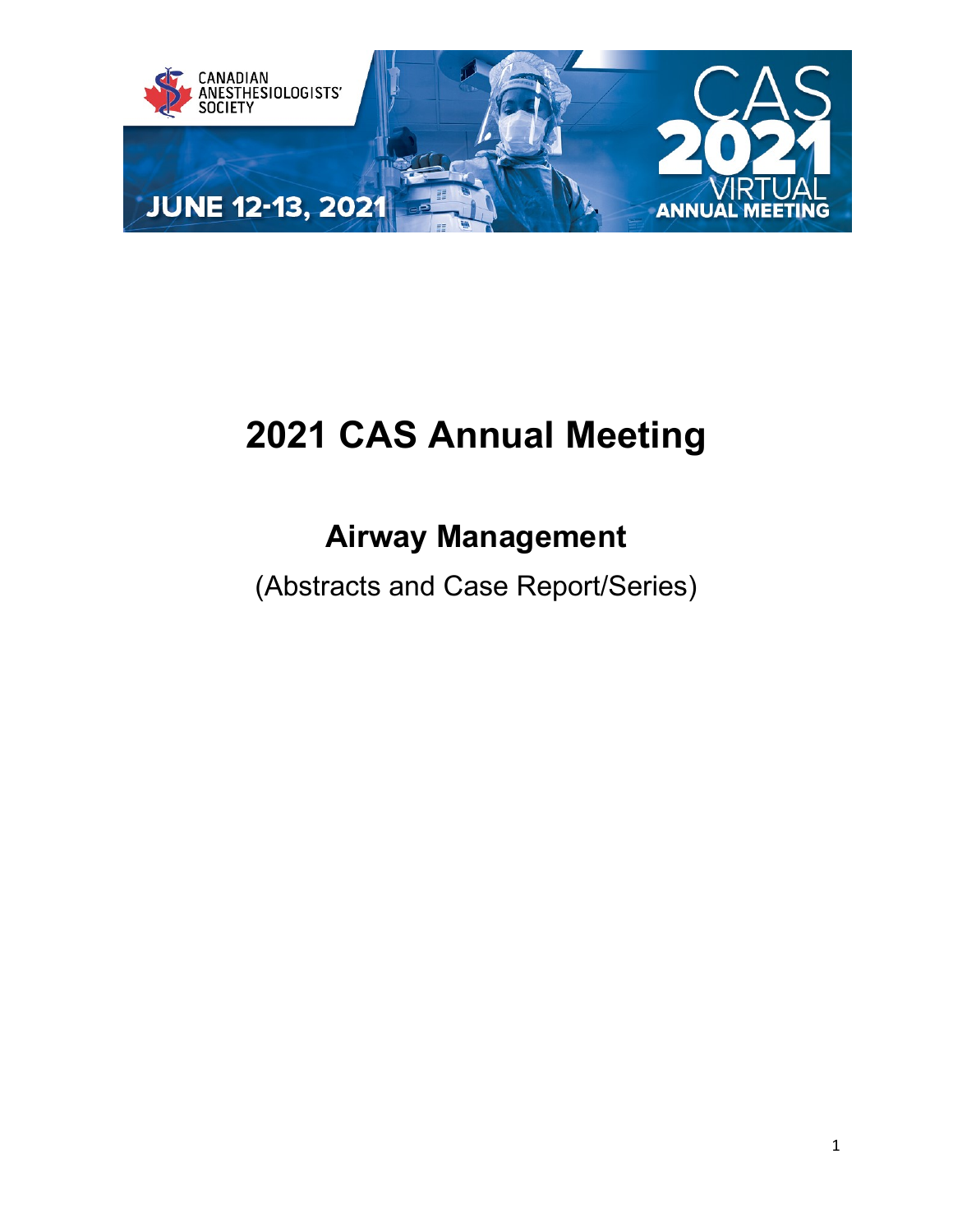### **Contents**

| Comparison of Three Airway Management Techniques for Restricted Access in a<br>Simulated Pediatric Motor Vehicle Entrapped Scenario - Direct Laryngoscopy Versus         | 4 |
|--------------------------------------------------------------------------------------------------------------------------------------------------------------------------|---|
| Emergency Airway Management in a Tertiary Trauma Centre: A 1-year Prospective                                                                                            | 7 |
| First-Pass Success Rate of Endotracheal Intubation in Anesthetized Adults Comparing<br>Video Laryngoscopy Using a Standard Blade to Direct Laryngoscopy - A Multicentre, | 9 |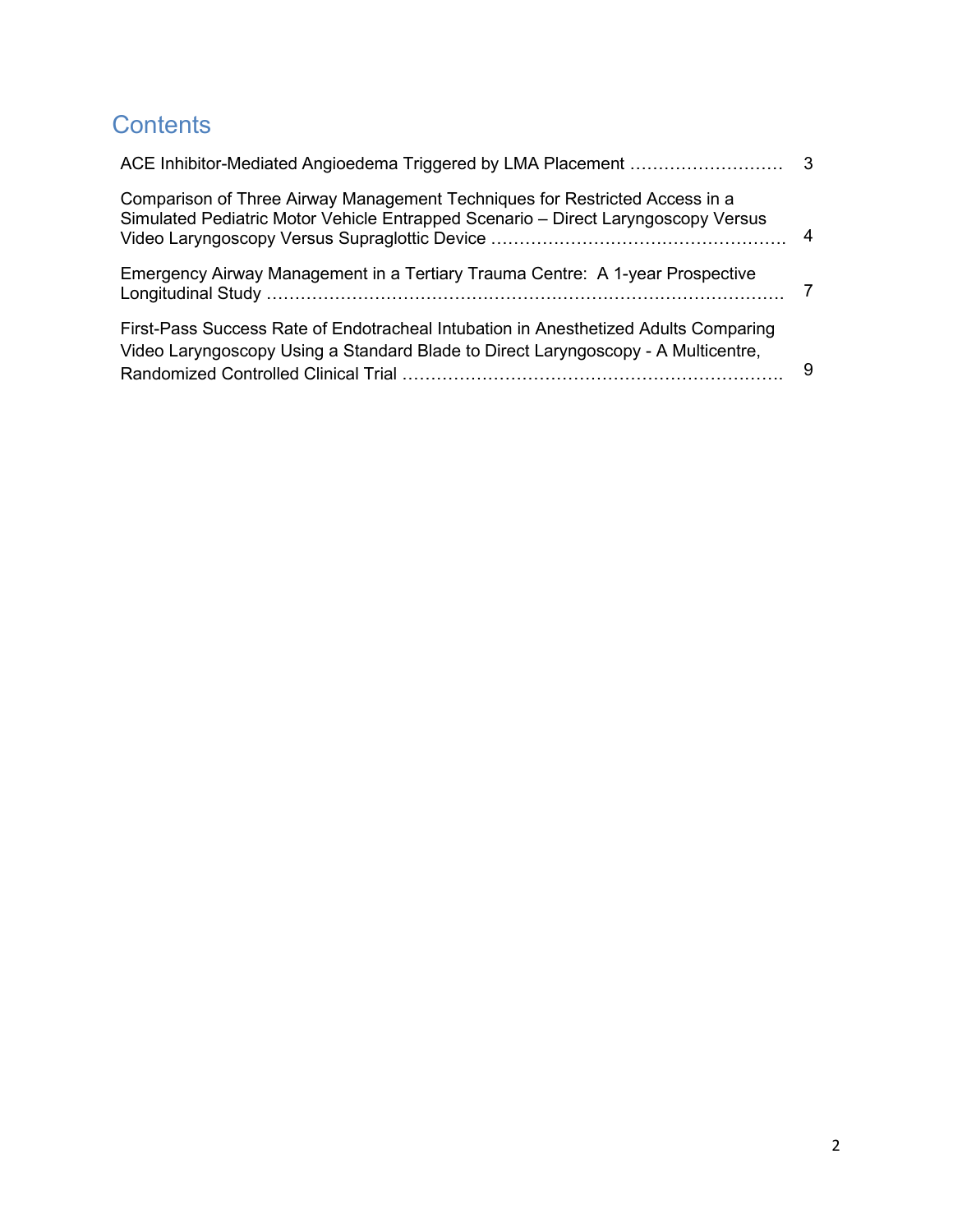#### <span id="page-2-0"></span>**ACE Inhibitor-Mediated Angioedema Triggered by LMA Placement**

Amy Jiang $^1$ , Anthony M.-H. Ho $^1$ , Emily Cook $^1$ , Joanna Dion $^1$ , Greg Klar $^1$ , Glenio B. Mizubuti $^1$ 

1 Department of Anesthesiology and Perioperative Medicine, Queen's University, Kingston, Ontario, Canada.

**Introduction:** ACE inhibitor (ACEi)-mediated angioedema (ACEi-AE) affects 0.1-0.7% of treated patients.<sup>1</sup> It is the most common cause of angioedema, representing 38-68% of cases; its mortality rate is 11%.<sup>2</sup> Risk factors include ethnicity (African-descents and Hispanics > Caucasians), female gender, smoking, elderly, history of drug-induced rash, seasonal allergies and use of immunosuppressive therapy.<sup>1</sup> It manifests as nonpitting edema of the face, lips, tongue, uvula, and/or upper airway without urticaria or pruritus, and in severe cases may require emergency airway management.

**Case Presentation:** Patient consent was obtained for publication of this case. A 76 year old man with hypertension, hyperlipidemia and anxiety presented for elective removal of an infected urethral sling. Medications included cephalexin, quinapril (held on the day of surgery), atorvastatin, amitriptyline and alprazolam. He denied any allergies. Following anesthesia induction, insertion of an LMA (i-Gel $^\circ$ , Intersurgical Ltd, Berkshire, UK) initially met mild resistance against the tongue, but was uneventful on subsequent attempt. There were no ventilation issues noted during the 3-hour procedure during which the patient was maintained on pressure-support ventilation under sevoflurane. Upon surgical completion, the LMA was removed and the patient transferred to the recovery room. Three hours later, he developed progressive slurred speech and respiratory distress. Initial assessment revealed rapidly progressive tongue swelling, prompting the anesthesiologist to perform an emergency awake fiberoptic nasal intubation. The extreme swelling was seemingly restricted to the tongue (Fig. 1). Hemodynamics and oxygenation were maintained throughout. There were no wheezing or rash; tryptase levels were normal. He was transferred to intensive care where his trachea was extubated 3 days later.

ACEi-AE is rare and may take years to develop, however a single episode requires ACEi therapy to be discontinued due to high recurrence rates with reportedly increasing severity at each episode. Controversy exists surrounding the safety of angiotensin-receptor blockers for patients who have developed ACEi-AE. Pathophysiology involves accumulation of bradykinin (which is normally metabolized by ACE), and marked bradykinin local release triggered by seemingly minor trauma<sup>3</sup> (e.g., LMA insertion). Attacks are self-limiting, resolving after 48-72 hours. Pharmacologic treatment with antihistamines, steroids and epinephrine remains debatable. While tranexamic acid, fresh frozen plasma, and C1-inhibitor concentrate infusion have shown some therapeutic efficacy,<sup>1,4</sup> icatibant (a bradykinin b2-receptor antagonist) has shown conflicting results. $<sup>1</sup>$ </sup>

Perioperatively, ACEI-AE can be triggered by airway manipulation and/or surgical trauma from head and neck procedures including oral surgery, carotid endarterectomy, and cervical laminectomy. $3$  A previous case of ACEi-AE following LMA insertion has been reported; management was expectant with no need for airway intervention.<sup>5</sup>

**Conclusion:** ACEi-AE is a potentially life-threatening complication that must be included in the differential diagnosis of perioperative slurred speech, upper airway edema, and/or respiratory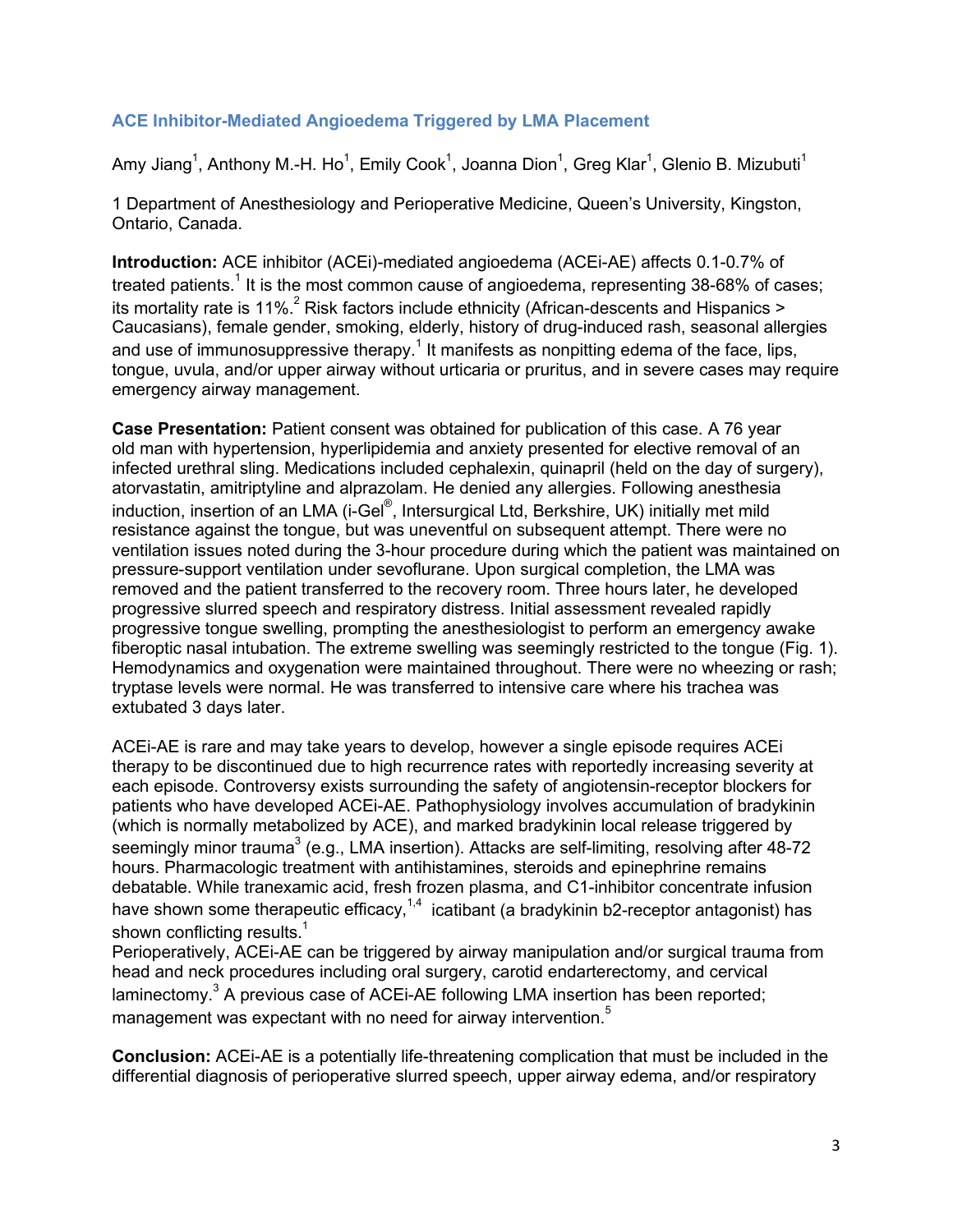failure since prompt recognition and airway management are paramount to ensure a favorable outcome.

#### **REFERENCES:**

- 1. Montinaro V, Cicardi M. ACE inhibitor-mediated angioedema. Int Immunopharmacol 2020; 78:106081.
- 2. Reed LK, Meng J, Josh GP. Tongue swelling in the recovery room: a case report and discussion of postoperative angioedema. J Clin Anesth 2006; 18: 226-9.
- 3. Simmons BB, Folsom MA, Bryden LA, Studdiford JS. Angioedema after local trauma in a patient on angiotensin-converting enzyme inhibitor therapy. J Am Board Fam Med 2008; 21:577-9.
- 4. Beauchene C, Martins-Hericher J, Martin L, Maillard H. Tranexamic acid as first-line emergency treatment for episodes of bradykinin-mediated angioedema induced by ACE inhibitors. Rev Med Interne 2018; 39: 772-6.
- 5. Marques A, Retro-Marques C, Mota S, Cabral R, Campos M. Postanesthetic severe oral angioedema in patient's taking angiotensin-converting enzyme inhibitor. Case Rep Anesthesiol 2014; 2014: 693191.



Figure 1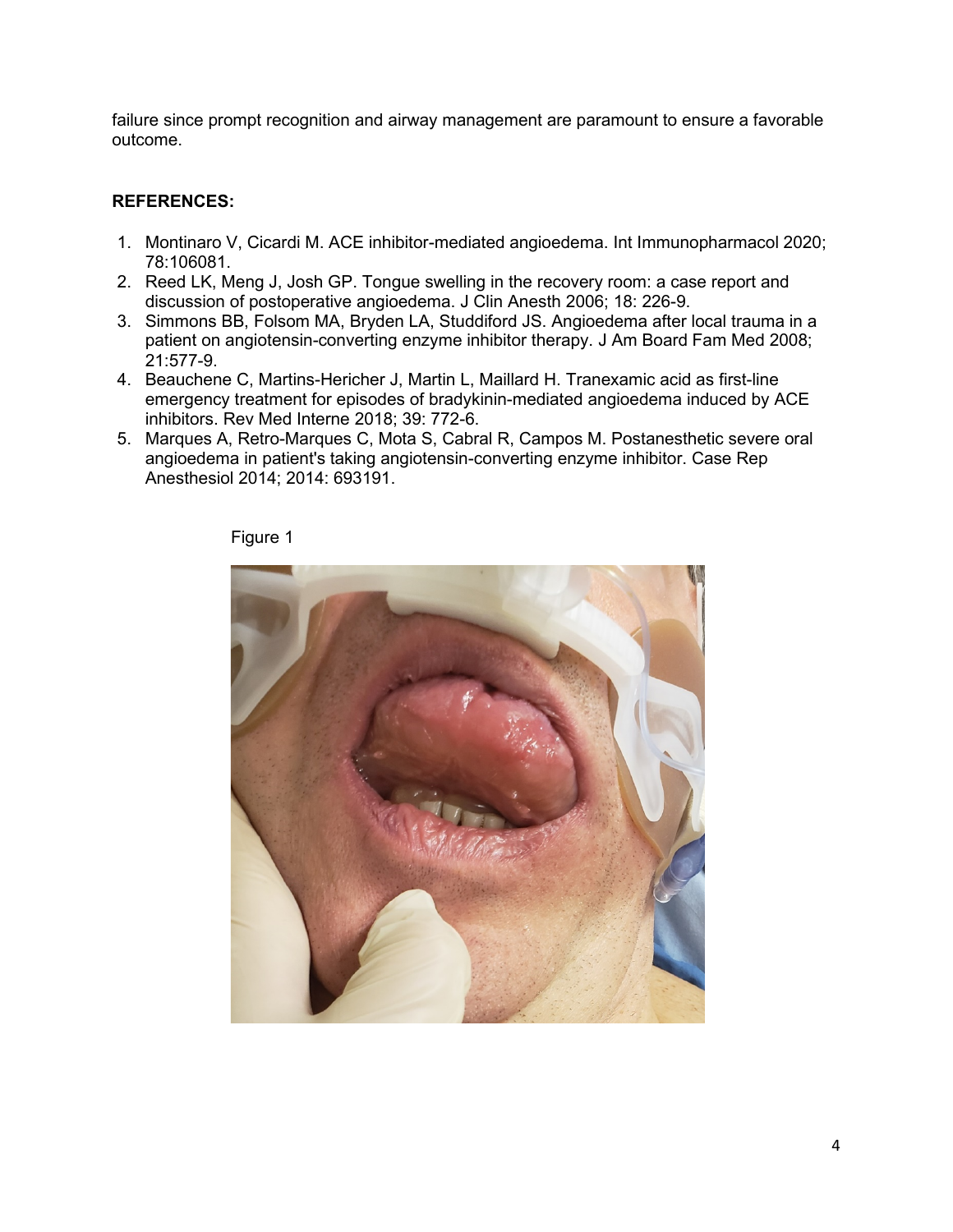<span id="page-4-0"></span>**Comparison of Three Airway Management Techniques for Restricted Access in a Simulated Pediatric Motor Vehicle Entrapped Scenario – Direct Laryngoscopy Versus Video Laryngoscopy Versus Supraglottic Device**

Arnim Vlatten $^{1,2}$ , Tristan Dumbarton $^{1,2}$ , David Vlatten $^{1}$ , John Adam Law $^{1}$ 

1 Department of Anesthesiology, Pain Management and Perioperative Medicine, Dalhousie University, Halifax, Nova Scotia, Canada. 2 IWK Health Centre, Department of Pediatric Anesthesia, Halifax, Nova Scotia, Canada.

**Introduction / Background:** Emergency pediatric airway management during restricted access to the head is challenging. The need for face-to-face airway management may relate to an entrapped motor vehicle trauma casualty but also applies to lost airways in sitting or prone position operative cases. All three of direct laryngoscopy, video laryngoscopy and supraglottic airways have separately been described to facilitate face-to-face airway management. We hypothesized that video laryngoscopy might be superior to direct laryngoscopy or supraglottic device use to establish ventilation during face-to-face airway management, studied in a simulated pediatric entrapped motor vehicle scenario.

**Methods:** Ethics approval was obtained from local REB. With their consent, 45 experienced airway practitioners (staff anesthesiologists and anesthesia residents with greater than 300 intubations) managed the airway of a pediatric manikin representing a 6 year old (SimJunior). With a cervical collar applied and in the sitting position, the manikin's head was only accessible from the left anterolateral side. Using the device in the right hand, a standardized demonstration of face-to-face use of a Macintosh #2 blade (DL), a Storz C-MAC® D-Blade (VL) and a #2.5 LMA Supreme™ (SD) was provided. Participants managed the airway with all 3 devices, randomized to start with DL, VL or SD. Outcomes included overall success rate, time to ventilation (TTV), percentage of glottic opening (POGO) for DL and VL and ease of use on a 10-point Likert scale (VAS). Data was analysed using analysis of variance for TTV and VAS and t-test for POGO. Statistical significance was deemed at P<0.05. Data are presented as median and interquartile range.

**Results:** Success rate was 95% (43/45) for both DL and SD and 93% (42/45) for VL. TTV was significantly less with SD compared to DL and VL (Figure). TTV was 31 sec (28, 35) for DL, 46 sec (31, 62) for VL and 20 sec (17, 24) for SD. POGO was significantly improved with VL compared to DL - 100 % (100, 100) for VL and 80% (60, 100) for DL. Participants rated SD significantly easier to use than VL (VAS 8 [6,9] SD vs. 6 [3.5,8] VL), but not easier than DL (VAS 7 [5.5,8]). Ease of use did not differ significantly between DL and VL.

**Discussion:** All three techniques have high success rates. Time to establish ventilation with the SD was significantly faster compared to DL and VL and participants rated SD easiest to use. The utility of face-to-face VL was limited due to significantly longer time to ventilation, despite significantly improved view compared to DL, similar to adult studies. Since both time and success are clinically important, this study suggests that supraglottic devices should be considered for primary emergency pediatric airway management in situations with restricted access to the head.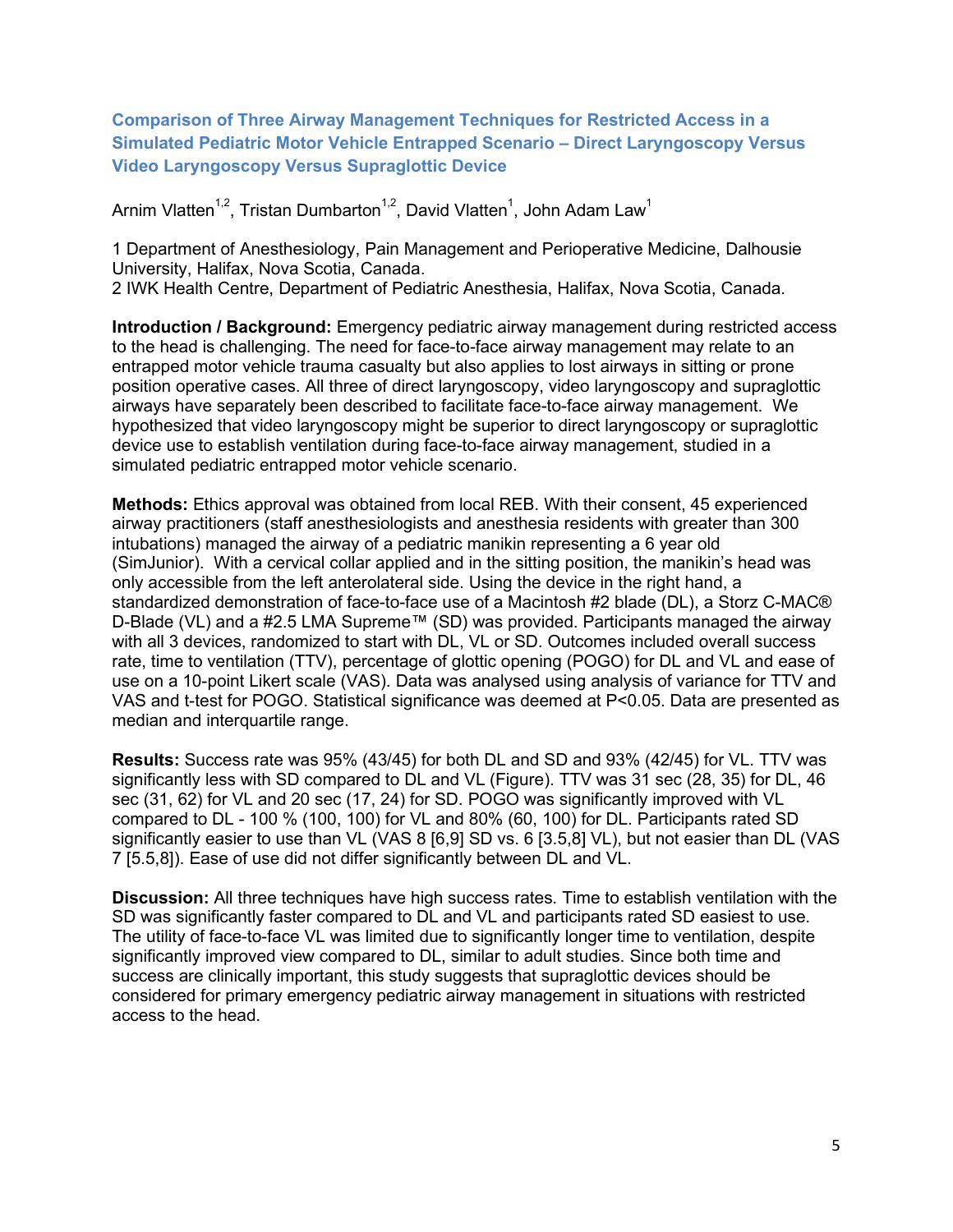#### **REFERENCES:**

- 1. Kovacs G, Sowers N. Airway management in Trauma. Emerg Med Clin North Am. 2018, 36: 61-84
- 2. Black AE, Flynn PA, Smith HL, Thomas ML, Wilkinson KA. Development of a guideline for the management of the unanticipated difficult airway in pediatric patients. Pediatr Anesth. 2015, 25: 346-362
- 3. Steinmann D, Ahne T, Heringhaus C, Goebel U. Comparison of airway management techniques for different access in a simulated motor vehicle entrapped scenario. Eur J Emerg Med. 2016, 23: 279-285
- 4. Schober P, Krage R, Van Groningen D, Loer SA, Schwarte LA. Inverse intubation in entrapped trauma casualties: a simulation based, randomized cross-over comparison of direct, indirect and video laryngoscopy. Emerg Med J. 2014, 31: 959-963

Time to ventilation in seconds for supraglottic device, direct laryngoscopy and video laryngoscopy. Data are presented as Median and interguartile range (Min. Max). # SD versus DL and VL, P<0.001 \* DL versus VL, P<0.05

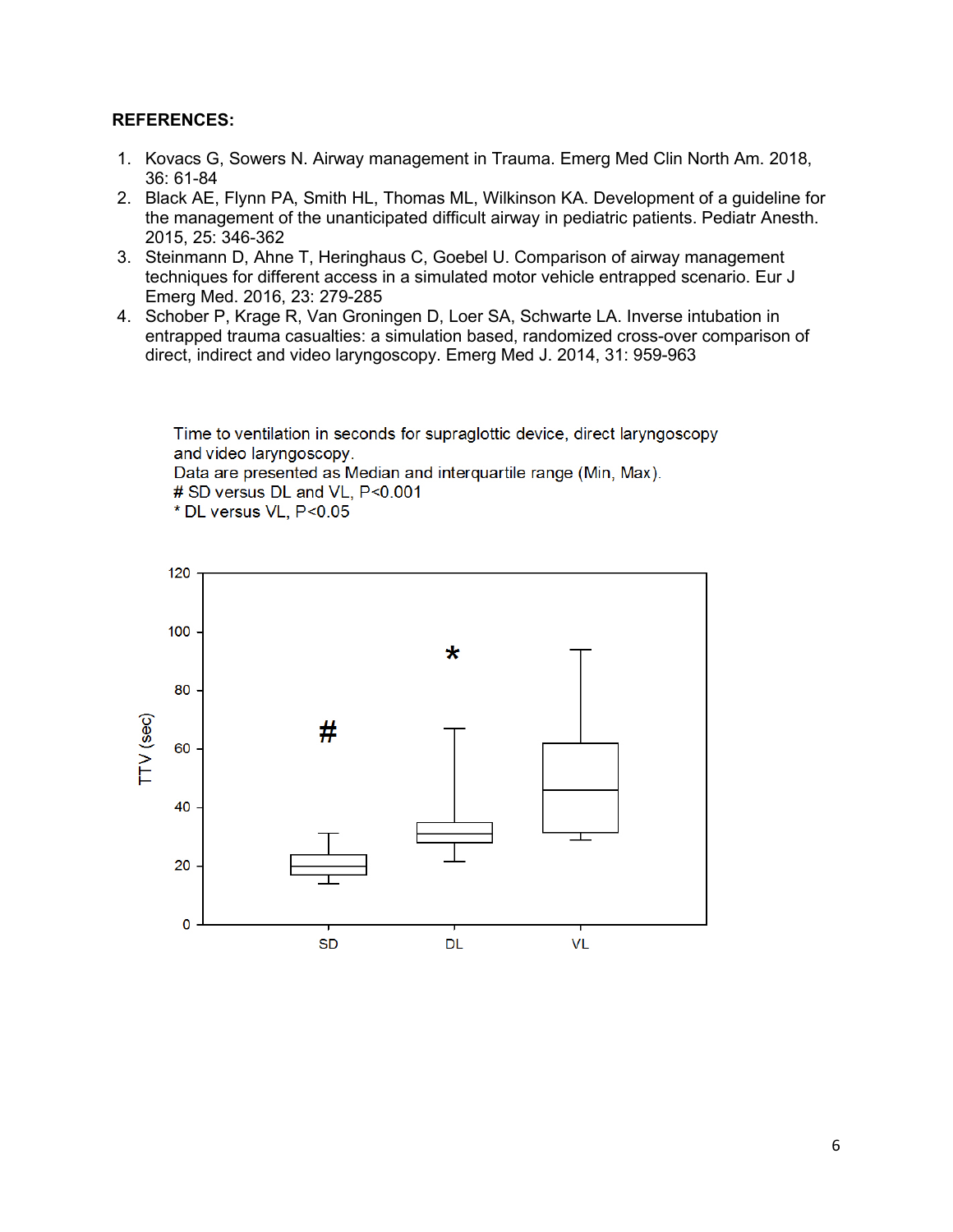#### <span id="page-6-0"></span>**Emergency Airway Management in a Tertiary Trauma Centre: A 1-year Prospective Longitudinal Study**

Hall Thomas<sup>1</sup>, Leeies Murdoch <sup>2,3</sup>, Hrymak Carmen <sup>2,3</sup>, Funk Duane <sup>1,3</sup>, Siddiqui Faisal <sup>1,3</sup>, Dufault Brenden <sup>1</sup>, Kowalski Stephen <sup>1,3</sup>

1 Department of Anesthesiology, Perioperative and Pain Medicine, University of Manitoba, Max Rady College of Medicine, Winnipeg, Manitoba, Canada.

2 Department of Emergency Medicine, University of Manitoba, Max Rady College of Medicine, Winnipeg, Manitoba, Canada.

3 Department of Internal Medicine, Section of Critical Care, University of Manitoba, Max Rady College of Medicine, Winnipeg, Manitoba, Canada.

**Introduction:** Emergency airway management can be associated with difficulties that can result in complications ranging from transient adverse events to long term neurological injury, need for surgical airway and death. (1) A series of Canadian multi-centre studies showed that adverse events are common in emergency airway management and that that they are associated with poor patient outcomes. (2,3) Multiple attempts at laryngoscopy are associated with increased complications. (1,2,3) At the study site, a tertiary care trauma centre, there is a paucity of data regarding emergency airway management. The objectives of this study are:

- 1. To enumerate the number of emergent intubations that occur annually
- 2. To quantify the incidence of first pass success
- 3. To quantify the incidence of adverse events associated with emergency airway management
- 4. To identify predictors of successful first pass intubation
- 5. To identify predictors of adverse events

**Methods:** Ethics approval was obtained from the local REB. We performed a single centre, prospective, observational study, including all adult patients (>17 years old) intubated in the Emergency Department, Intensive Care Units (ICU), in-patient wards or a diagnostic imaging suite. The Respiratory Therapy Department assists at all intubations, as such, the Respiratory Therapist (RT) liased with the physician responsible for the intubation to complete the data collection sheet. We collected additional data via chart review retrospectively. Data collection was shortened to 7-months due to the COVID-19 pandemic.

**Results:** In a 7-month period, there were 416 emergency intubations and a first pass success rate of 73.08%. First pass success rates varied widely between locations; ward intubations were the lowest with 57.5% completed successfully, followed by 66.1% in the ICU's and 84.3% in the Emergency Department. Hypotension and hypoxemia occurred in 57 (13.7%) and 48 (11.5%) patients, respectively. Direct laryngoscopy (DL) was used as the primary technique in 199 patients (47.8%) but varied significantly by location; Emergency Room (35.0%) compared to on the ward (89.4%). Failure of first pass intubation was associated with inexperienced operator (OR: 2.06, CI: 1.30 – 3.24), use of paralysis (OR: 0.36, CI: 0.23 – 0.56), direct laryngscopy (OR: 1.74, CI: 1.12 – 2.70), physiologic difficult airways (OR: 2.04, CI: 1.25 – 3.32) and location (any vs. ER). Paralysis was used in 260 (62.5%) of patients and was not associated with hypoxia (OR: 1.15, CI: 0.60 – 2.20) or hypotension (OR: 0.99, CI: 0.54 – 1.81).

**Discussion**: Emergency intubation is a frequently performed life-saving procedure. First pass success is associated with a number of modifiable factors and the rate of success varies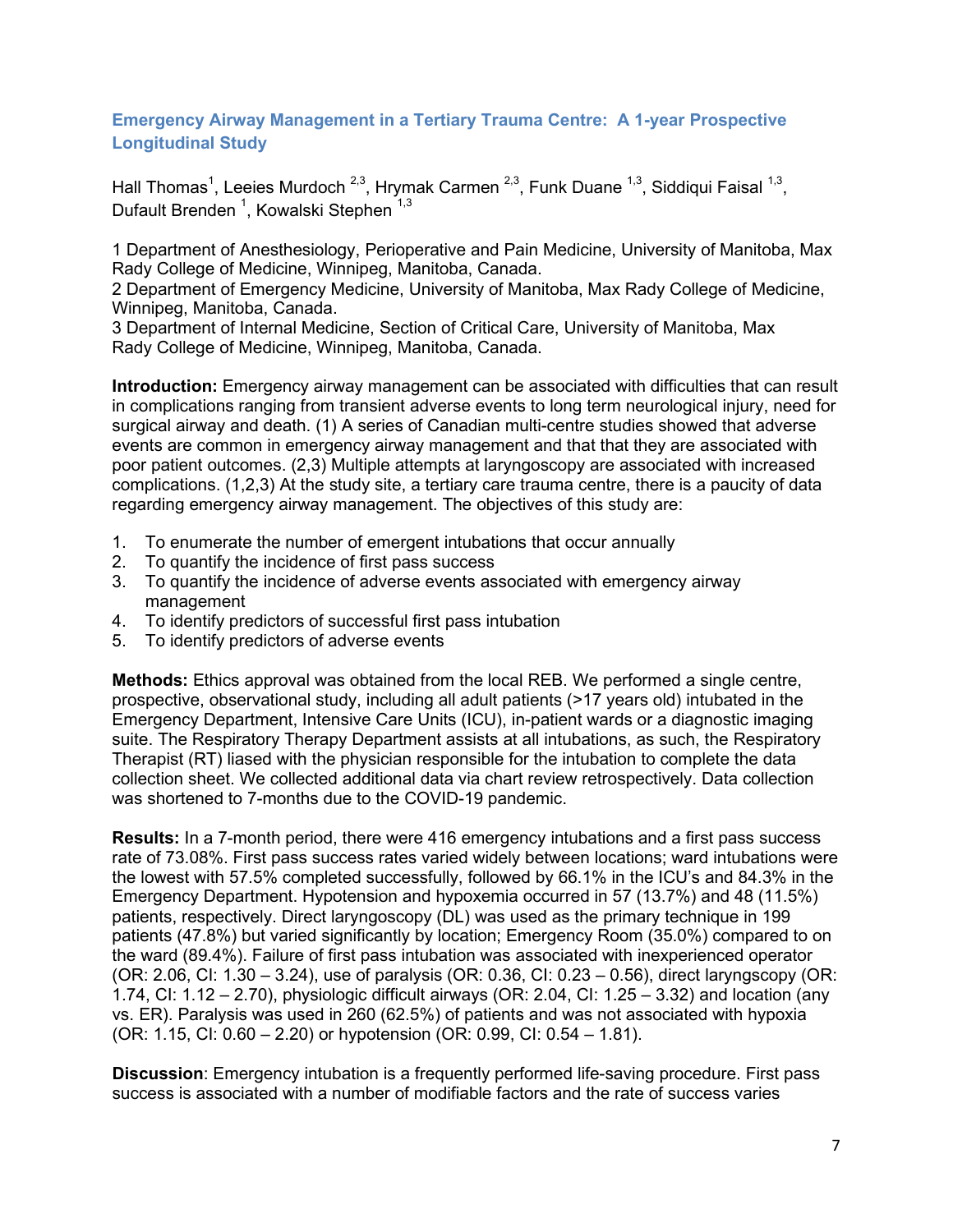significantly between locations at the study hospital. Operator experience, choice of medications, and equipment used are associated with first pass success and are potential targets for efforts to improve rates of successful first pass emergency airway management.

#### **REFERENCES:**

- 1. Cook TM, Woodall N, Harper J, Benger J. Major complications of airway management in the UK: Results of the Fourth National Audit Project of the Royal College of Anaesthetists and the Difficult Airway Society. Part 2: Intensive care and emergency departments. *Br J Anaesth*. 2011;106(5):632-642. doi:10.1093/bja/aer059
- 2. Green RS, Turgeon AF, McIntyre LA, et al. Postintubation hypotension in intensive care unit patients: A multicenter cohort study. *J Crit Care*. 2015;30(5):1055-1060. doi:10.1016/j.jcrc.2015.06.007
- 3. Green R, Hutton B, Lorette J, Bleskie D, Mcintyre L, Fergusson D. Incidence of postintubation hemodynamic instability associated with emergent intubations performed outside the operating room: A systematic review. *Can J Emerg Med*. 2014;16(1):69-79. doi:10.2310/8000.2013.131004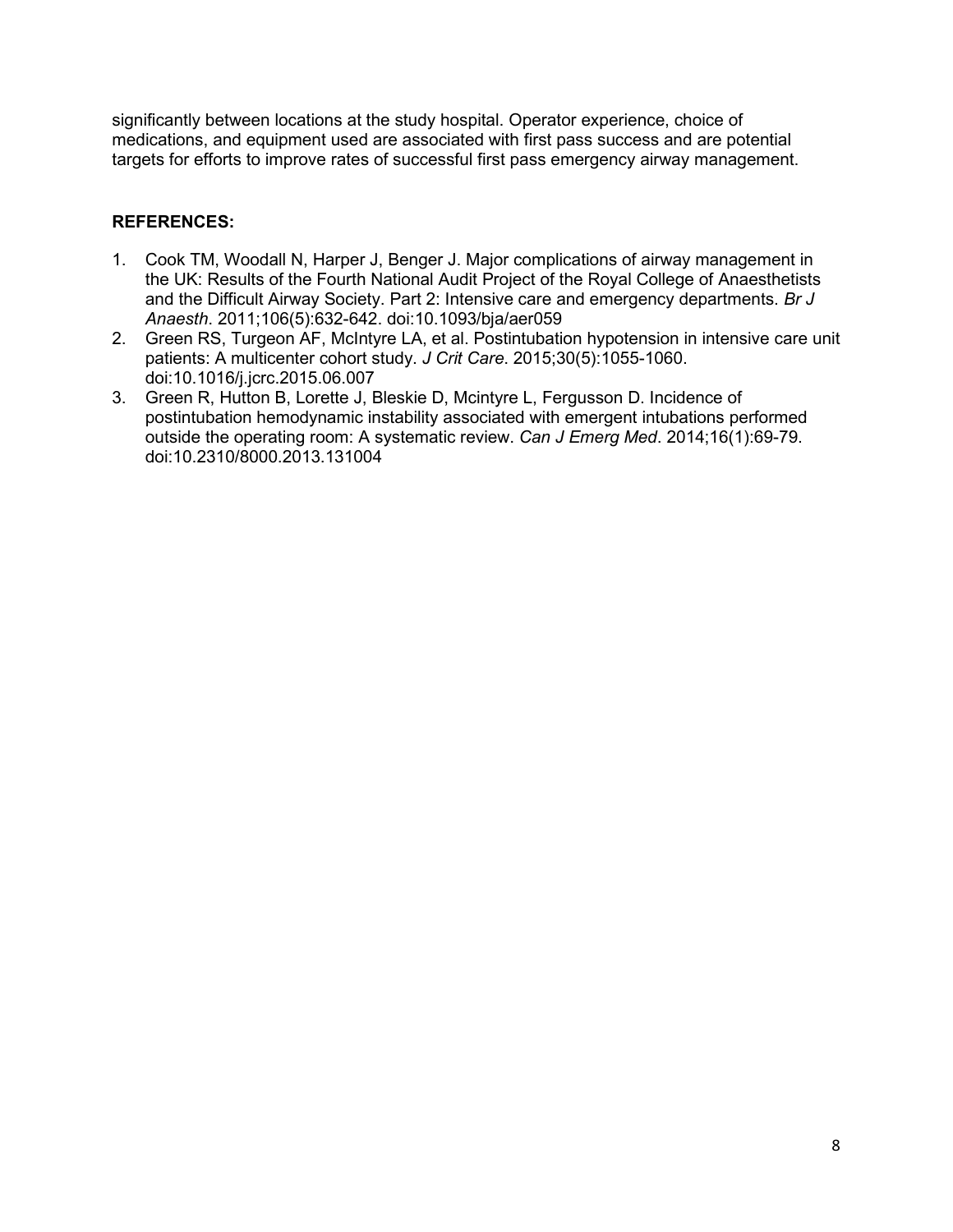<span id="page-8-0"></span>**First-Pass Success Rate of Endotracheal Intubation in Anesthetized Adults Comparing Video Laryngoscopy Using a Standard Blade to Direct Laryngoscopy - A Multicentre, Randomized Controlled Clinical Trial**

Rüdiger R. Noppens $^{\textsf{1}\star}$ , Jason Chui $^{\textsf{1}}$ , Suzanne Flier $^{\textsf{1}}$ , Sonja Payne $^{\textsf{1}}$ , Timothy Turkstra $^{\textsf{1}}$ , Marc Kriege<sup>2</sup> on behalf of the EMMA study group

1 Department of Anesthesia & Perioperative Medicine, Western University, London, Ontario, Canada.

2 Department of Anesthesiology, University Medical Center of the Johannes Gutenberg-University, Mainz, Germany.

\* Corresponding author: rnoppens@uwo.ca

**Introduction/Background:** First-pass intubation success has long been an important goal, with multiple attempts at laryngoscopy associated with airway trauma and potential morbidity $^{\rm 1}.$  The COVID-19 pandemic has reinforced the importance of first-pass success (FPS) to increase patient and healthcare worker safety $^2$ . Video laryngoscopy (VL) has been reported to reduce the incidence of failed intubations. However, the impact of VL on FPS remains unclear $^3$ . We hypothesized that using the McGrath MAC VL (McG; Medtronic®, Dublin, Ireland) for routine intubation in the operating room would result in a higher FPS compared to conventional direct laryngoscopy (DL).

**Methods<sup>4</sup>:** Ethics committees of participating centres approved this international multicentre randomized controlled trial prior to patient recruitment. Adults for elective surgery under general anesthesia requiring endotracheal intubation, without predictors of difficulty, were consented and randomized to either DL or McG. The primary outcome was FPS; secondary endpoints were the influence of the provider experience, time to ventilation, and adverse events (e.g., hypoxia or soft tissue injury). Multiple logistic regression analysis of subgroup factors allowed assessing factors affecting successful first-time intubation comparing McG to DL. A chi-squared test was used to compare FPS between the two groups. Data are expressed as median (interquartile range  $[IQR]$ ).  $p < 0.05$  was considered to be statistically significant.

**Results:** A total of 3323 patients were assessed for eligibility. 2047 consented and were enrolled in the trial (McG n=1021; DL n=1026). FPS was higher with the McG (955/1021, 93.5%), compared with DL (839/1026, 82%; p<0.0001). Overall, 1011/1021 (99%) of the McG and 983/1026 (96%) of DL attempts were successful after two attempts. Years of anesthesia experience had a positive effect on the probability of FPS (p<0.001). Lack of experience had a stronger effect on failure when using DL (OR = 0.889, 95% CI = [0.859; 0.940]), compared to McG (OR=0.992, 95%CI=[0.951;1.034]). Time to ventilation was shorter with DL (34 s, IQR [26- 45]), compared to McG (36 s, [26-48]; p<0.01). Overall, no differences in intubation-associated adverse events between groups were observed (p=0.19). However, soft tissue lesions were more frequent with DL (25/1026, 2%) than McG (12/1021, 1%; p=0.03).

**Discussion:** In this large randomized multicenter trial, using a video laryngoscope with a Macintosh blade improved the intubation first-pass success rate in adults under routine general anesthesia. Less experienced anesthesiologists were more likely to be successful with the McG, compared to DL. Intubation time was slightly shorter using DL, but this was not clinically relevant. Based on these results, video laryngoscopy using a Macintosh-shaped blade can be recommended as a first-choice instrument to improve FPS in patients without predictors for